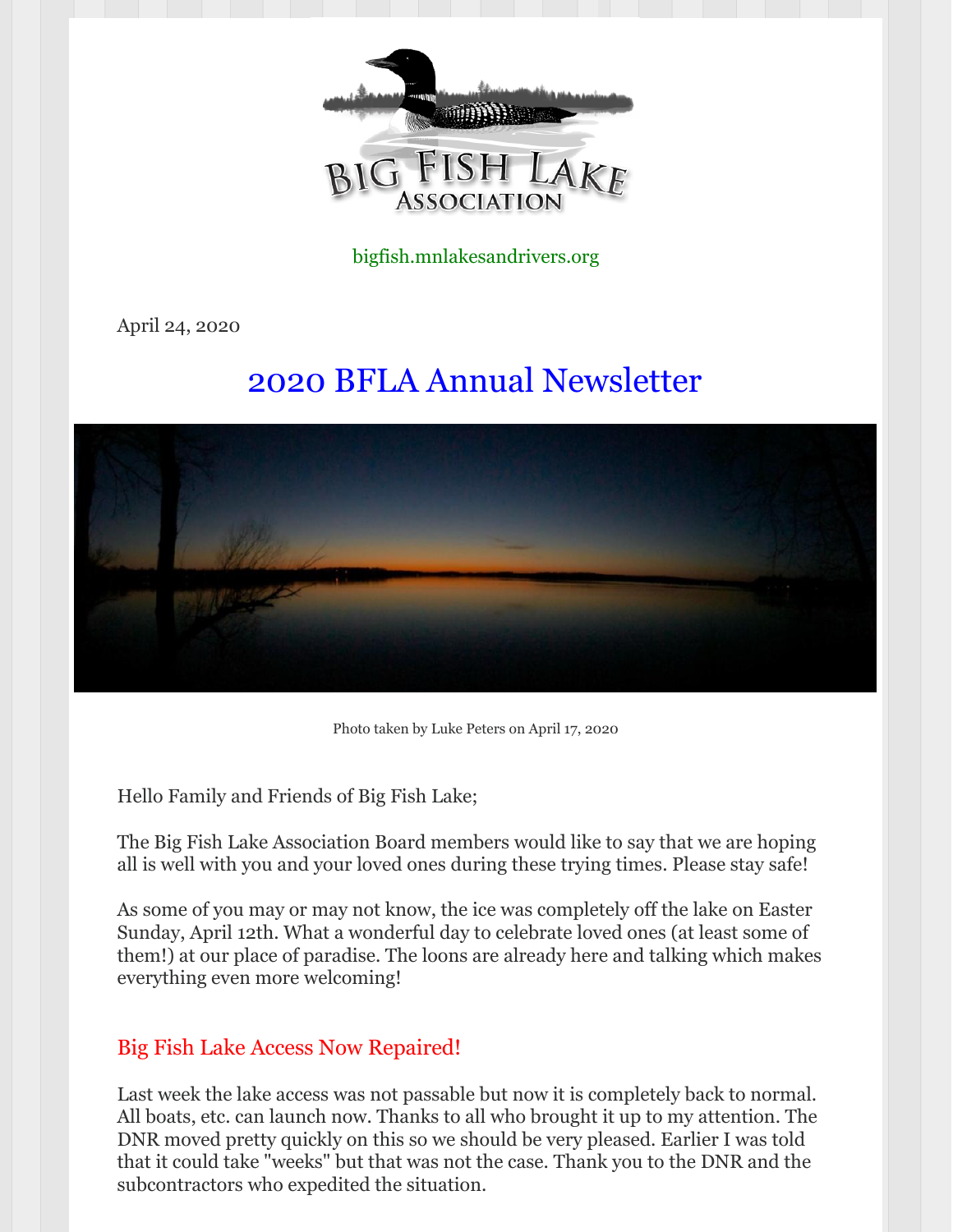### 2020 Membership Drive

Last fall the 2020 Membership Drive was launched and it, once again, has been very successful. In March, another "gentle reminder" was sent out to those that had not donated at that point. There are 196 homeowners, 13 renters and 3 friends on our contact list. As of today, 143 had sent in their donations totaling \$26,266 which has surpassed our total that we had last year of \$25,631. Out of that total, \$3,451 was designated to be used for additional research. That is a 68% participation which is a fantastic percentage based on other lake associations in the state of Minnesota! Most associations only have about a 45% rate of participation so we should be very proud of our member numbers!

In looking at those that donated last year and have not for 2020 yet, we have a potential of another \$2,500 from 18 families to add to our budget. So please, if you haven't sent in your dues or donations yet, please do so.

We will be receiving \$3,500 from the Collegeville Township this year, and we are so grateful for them to help us in our fight against Aquatic Invasive Species.

### Update on Aquatic Invasive Species (AIS)

Last fall Steve McComas from Blue Water Science came to do another vegetation survey on Big Fish Lake. Matt Peters and I went on the boat with Steve and his son, and we were very pleased to not find any other AIS at that time. Steve will continue to come once a year to look for any other AIS. It is very important to do those surveys to find anything early and then be able to treat it as soon as possible. Grand Lake has Starry Stonewort and they have been able to contain the infestation by hand pulling the algae and monitoring it closely.

The U of M Research Center has been studying bacteria to kill zebra mussels. About three years ago, the Aquatic Research Lab opened at the University of Minnesota. Some of the research happening there is about combating zebra mussels using a specific pathogen or type of bacteria. What the researchers want to do is find a pathogen that targets the zebra mussel, but nothing else. Researchers have said, "We don't want to introduce any kind of pathogens that are going to target native mussels." In their lab on campus is a series of tanks. Some of them will be the control, or the tanks that won't be tested; the others will see an introduction of the pathogen and its effectiveness at different water temperatures. The BFLA contributes money to this research and we hope they will find a "cure" sooner than later!

BFLA has contracted with Stearns County to once again conduct AIS boat inspections this year. We are hoping that the inspectors will be at our access starting on May 4th but due to COVID-19 we may not have any there at that time. I was on a Webinar where the DNR Commissioner spoke about social distancing and how this was going to affect the inspectors. At this time, they are trying to come up with a virtual training program to get the AIS inspectors out on the accesses as soon as possible. Let's hope that we will get the help that we need. In the meantime, please encourage family and friends to make sure that there are no weeds on their boat and trailers as they come into the lake. Remember, Clean, Drain and Dry!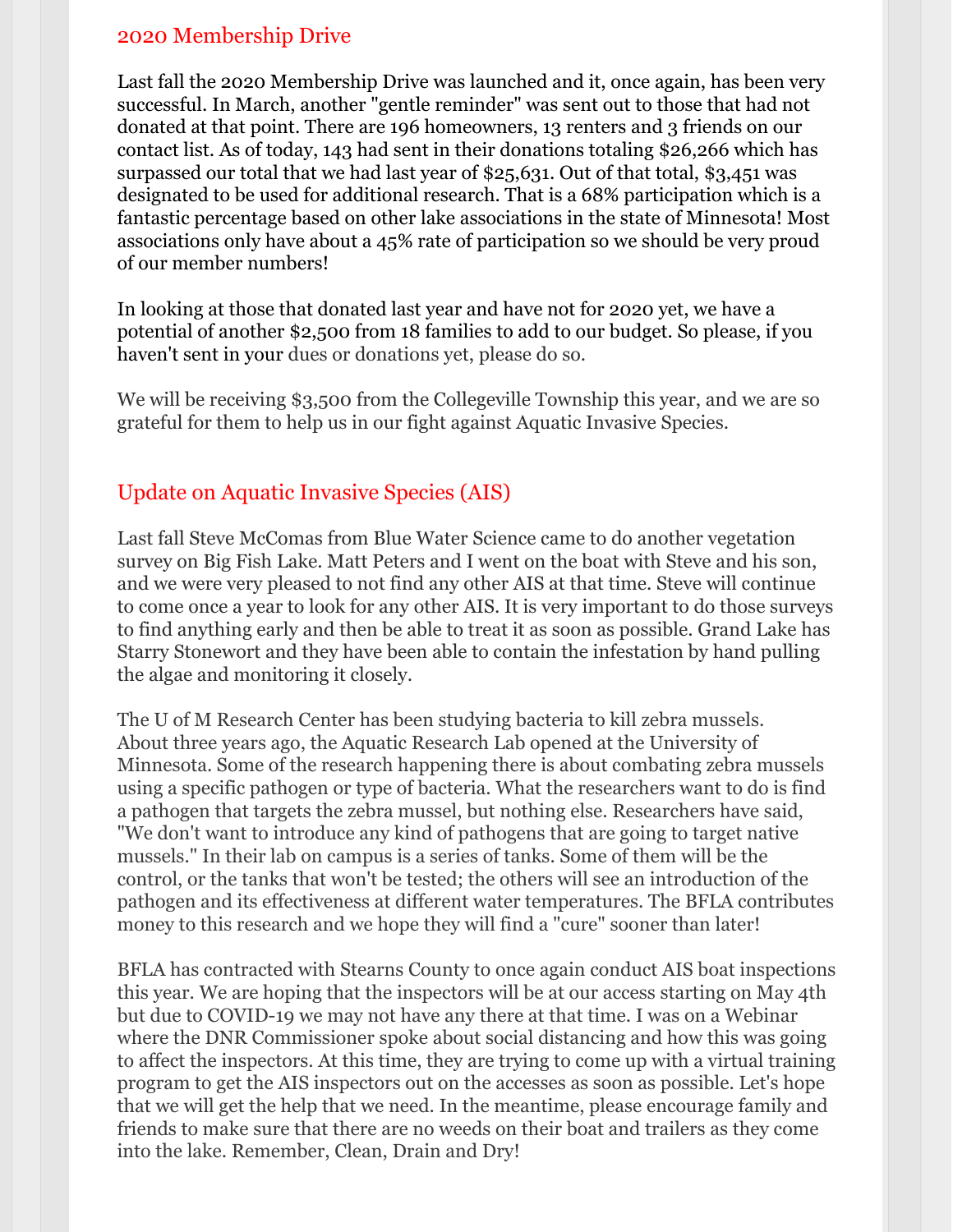### Social Distancing This Summer

Governor Walz recognizes that outdoor recreation is a huge part of life in Minnesota and that outdoor activities benefit our physical and mental health. One key point is that while this order urges Minnesotans to get outside, citizens are strongly encouraged to do these activities close to home and continue to keep a safe distance from others as we are doing now.

The order reads, in part, "Minnesotans should stay close to home and are strongly discouraged from unnecessary travel, including long-distance travel to engage in outdoor recreational activities and travel to and from cabins, commercial lodging, and vacation homes or rentals."

By this order Governor Walz opens up fishing and boating on Minnesota lakes.

The MN DNR is currently working on guidelines and safe practices for AIS inspectors, and other DNR staff so that they may preform their duties.

Due to this pandemic we will be canceling our annual meeting that we usually have in June, the Fourth of July Dock and/or Boat Contest and the Annual Picnic. If this changes, we will be sure and let you know.

### Lake Service Providers (LSP)

Remember to make sure that your dock and lift installer is Aquatic Invasive Species (AIS) certified. If they are coming from another lake such as Grand Lake or Lake Koronis, make sure that they wash all of their equipment so that they are not bringing in Starry Stonewort (aka "the lake killer") or Eurasian Milfoil into your shore! Be assertive for your lake and ask. Thank you!

### Update on Loons and their Nests - Matt Peters

Last summer in 2019 we had four loon nests out on the lake. Three of them were the aluminum platforms and one PVC platform. This is the second year we have had the aluminum platforms which were made by a welding class taught by Chuck House at St. Cloud Technical College. We paid \$270 per platform. Due to the high tariffs of aluminum today the platforms for the loon nests now cost \$640!

We had loons in three of the four platform loon nests, and had five baby loons last summer and one pair from Hermit lake. Jack & Rita Eickhoff were driving on the morning of June 5th at 7:35 am and witnessed mother and dad loons walking their two baby loons across County Road 50 by the old beach. Jack was able to video this remarkable crossing. You can see this on BFLA web site at bigfishmnlakesandrivers.org. Thank you, Jack, for getting this unique video!

> Thanks to the following people for putting out the nests this year: Matt Peters, Luke Peters, Ted Ruzanic and Mark Backes. They took the responsibility to store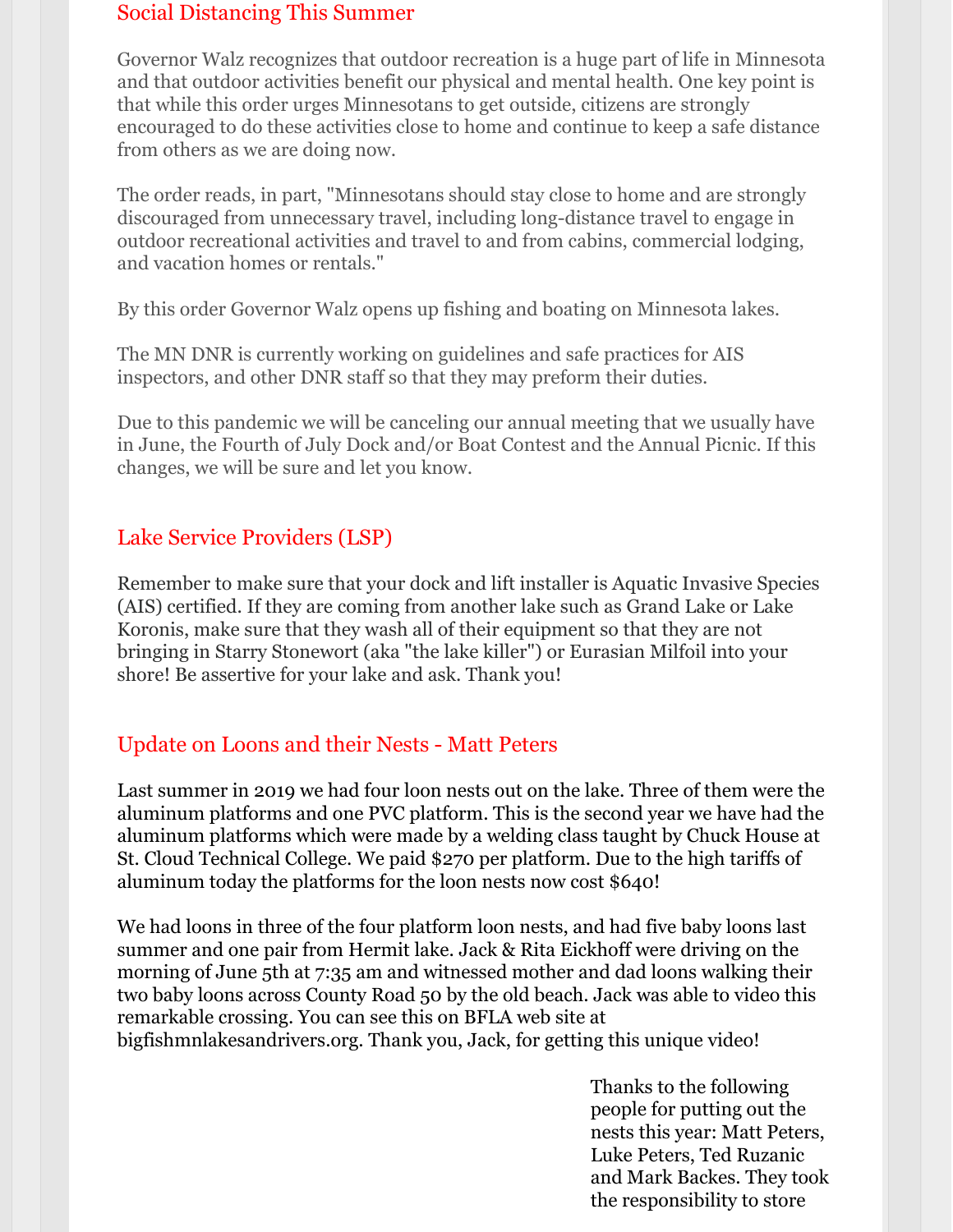

the platforms during the winter and put them out as soon as the ice went off. You will find the nests next to the rearing pond in the north bay, two on either side of Ruzanics in the southwest bay, and the last one on the north side of the sand bar. All of the nests have been filled with swamp grass, dry leaves and dirt. Just a side note: Our three old wood loon platforms were donated to the Long Lake Association and Kalla Lake.

### "Get the Lead Out" Program

Let's Get the Lead Out! Loons, swans, cranes, and other waterbirds can die from lead poisoning after swallowing lead fishing sinkers and jigs lost by anglers. Sport anglers attach lead weights to fishing lines to sink the hook, bait, or lure into the water. Some anglers use lead-weighted hooks, called jigs. A sinker or jig may accidentally detach from a line and fall into the water, or the hook or line may become tangled and the line may break or be cut. Many ducks and other waterbirds find food in the mud at the bottom of lakes. Most of these birds also swallow small stones and grit that aid in grinding up their food. Some of the grit may contain lead from anglers' equipment.

Ask your local sporting goods store to stock non-lead fishing tackle. Discard old lead sinkers and jigs properly. Spread the word. Tell other anglers about the problem with lead, and encourage them to switch to non-lead sinkers and jigs.

### BFL Water testing Results - Bill Unger

Big Fish Lake Association has been a long-term participant in the RMB Environmental Laboratories Lakes Monitoring Program. We collect 4-5 samples throughout the Spring, Summer and Fall. The tests look at three parameters: Phosphorus, Chlorophyll and a Sechi disk reading which measures water clarity. RMB publishes our results and combines all three measurements into an overall view of Lake Quality called Trophic State Index. *The Trend in our TSI has been decreasing which is a sign of improvement in our water quality!*

**Years Monitored:** 2010 - 2019 **Total Phoshporus:** Improving with 99% confidence. **Chlorophyll-a:** No significant trend exists. **Secchi Depth:** Improving with 90% confidence. **Trophic State Index:** Improving with 95% confidence.

This should encourage us to continue looking for ways to reduce fertilizer, detergents, sewage and other contaminant flow into BFL. Every bit makes a difference and helps to keep our Lake as one of the cleanest, most desirable in the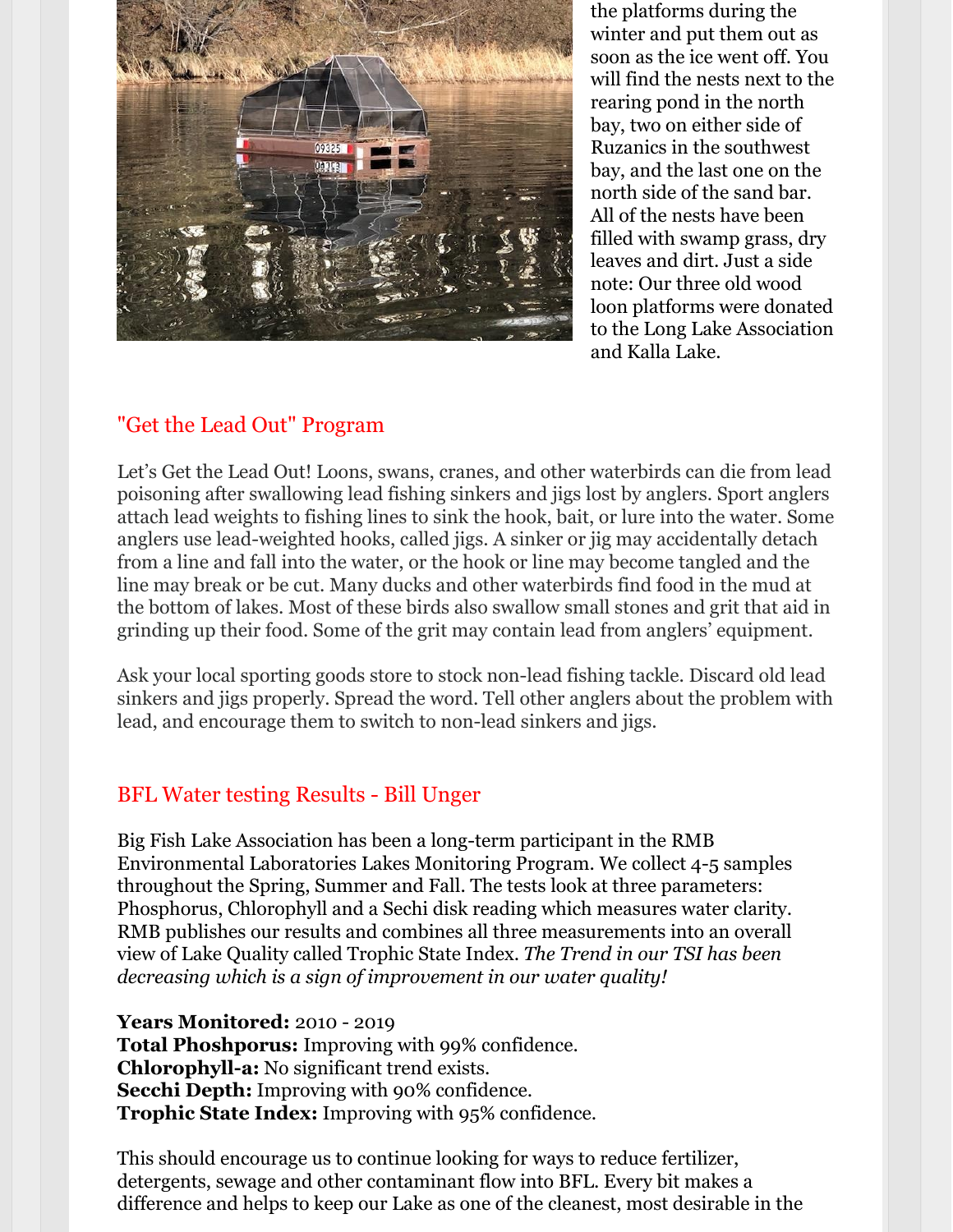area.

Presently, Bill Unger has been doing the water testing for us and would be willing to step down if someone else wants to do it. Again, let me know if you would be able to help us with this!

### Dock Reward

Stearns County AIS Prevention Program: Will you be selling a dock, boat lift, a raft or any other water-related equipment (excluding a boat, pontoon or trailer)? Component parts will be considered. Did you know that MN law prohibits you from moving equipment with aquatic plants and zebra mussels attached? And that you are required to leave it out of the water for a certain period of time? Stearns County AIS Committee has a **REWARD** program for **YOU.** If you leave the equipment that is sold out of the water for **29 days** we will reward you with **\$150.** Go to the Stearns County website at

[www.co.stearns.mn.us/Environment/WaterResources/Aq](http://www.co.stearns.mn.us/Environment/WaterResources/Aq) to find the application or call 320-656-3613 to find out how to apply. You can also call if you have any questions.

### Do You Know the Bait Law?

**Dispose of unwanted bait**, including minnows, leeches and worms, in the trash. It is illegal to release bait into a water body or release aquatic animals from one water body to another. It is also illegal to release worms in the state since they are not native to Minnesota.

A special thank you to Jeff Bertram who is the owner of the West Central Sanitation Company who provides a 90-gallon container for us to use at the landing for no charge in exchange for a free ad in our newsletters. We are so grateful for Jeff and his team! Thank you!

## Annual Board Member Elections

Every year there comes an opportunity to serve on your Big Fish Lake Association Board. There are presently 10 members and three advisors on the Board. This year all of the members whose terms are up in June 2020 have agreed to serve on the Board for another two years. If you think that this is something you would like to do, please let me know. We will make room for you!!!!

### Dock Space for Rent

Last week I sent an eNewsletter stating that a friend of mine was looking for a space to park her pontoon on BFL. A couple of members questioned whether we should encourage that on our lake since it is so busy already. I called Paul Steil, the BFLA Legal advisor and he said that he was afraid that there could be some liability issues and therefore we should not advertise these kind of articles in the future. Thank you!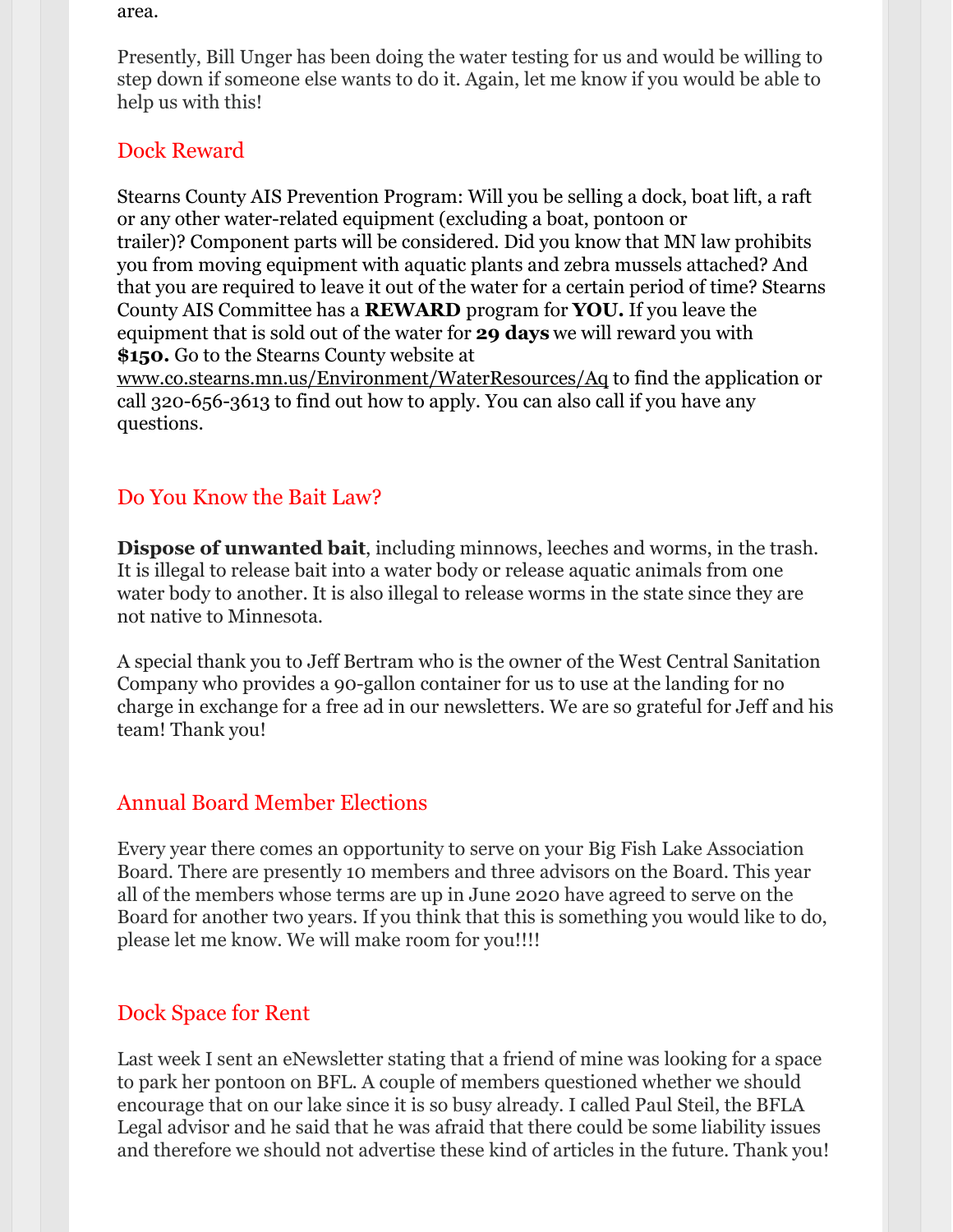If any of you have received this eNewsletter in error please unsubcribe. If you know of someone that would like to be added to our list, let me know that as well. Due to the high cost of sending over 200 newsletters via snail mail, we are resorting to this digital version. If you see something that doesn't appear correctly, contact me.

This annual newsletter will be mailed out to those that do not have an email address.

As always, it is such a pleasure to be your President!

Kit Ferber President 320-249-4800 kit@kferber.com (Note: this is a new email address for me!)

### **Kraemer Trucking & Excavating, Inc. ~ Gold Member**

P.O. Box 434 Cold Spring, MN 56320  $320 - 685 - 3024$  ~ office  $320 - 250 - 1384 \sim$  cell [www.kraemer](http://www.kraemer-inc.com/)inc.com or jeffk@kraemerinc.com Specializing in all types of Commercial and Residential Excavating and Septic Systems. Including Delivery of Black Dirt, Washed Sand, Rock and Rip Rap.

#### **Hirschfeld Real Estate, Josh Hirschfeld ~ Silver Member**

27867 County Road 50, Cold Spring 320-493-1269 [www.joshhirschfeld.com](http://www.joshhirschfeld.com/)

### **Please patronize our advertisers. They help pay for our emails!**

#### **In Tune Marine**

18942 Co Rd 83 Richmond, MN 56368 320-685-3410 [www.InTuneMarine.com](http://www.intunemarine.com/) FULL-SERVICE MARINE DEALERSHIP Indoor/Outdoor Storage, Winterization, Pickup and Delivery, Trailer Rentals, Inboard/Outboard Service, I/O and Sterndrive Service, Custom Rigging and MORE!

### **Kraemer Heating & Air Conditioning ~ Josh Kraemer**

21034 Fruitwood Road, Richmond 320-597-7272 [www.kraemerrefrigeration.com](http://www.kraemerrefrigeration.com/) Heating & air conditioning installs & service.

#### **Kurt's Lawn Service, Inc.**

Kurt Krebs, owner 16987 Jennifer Drive, Cold Spring 320-249-0130-m or 320-685-7020-h Big Fish Lake Resident We do Spring & Fall clean ups, weekly mowing & trimming, sidewalk & driveway edging &

### **Cold Spring Agency, Inc.**

401 Main Street, Cold Spring 320-685-8655 Agent/Manager: Jamie Thomes [www.statebankcoldspring.com](http://www.statebankcoldspring.com/) Call Jamie for all your insurance needs. Conveniently located at the State Bank of Cold Spring on the corner of Red River and Main.

### **State Bank of Cold Spring**

401 Main Street, Cold Spring 320-685-8655 [www.statebankcoldspring.com](http://www.statebankcoldspring.com/) Your Full Service Independent Home-Owned Bank, Member FDIC

### **The Green Team Rhonda Green**

308 - 5th Ave., Ste. #200 Cold Spring 320-250-4648 rhondagreen@edinarealty.com Professional Real Estate Team who works with qualified professionals in the industry to assist you with all your home buying and selling needs.

#### **Austin Incorporated**

36058 Hwy 238 Albany, MN 56307 320-845-6464